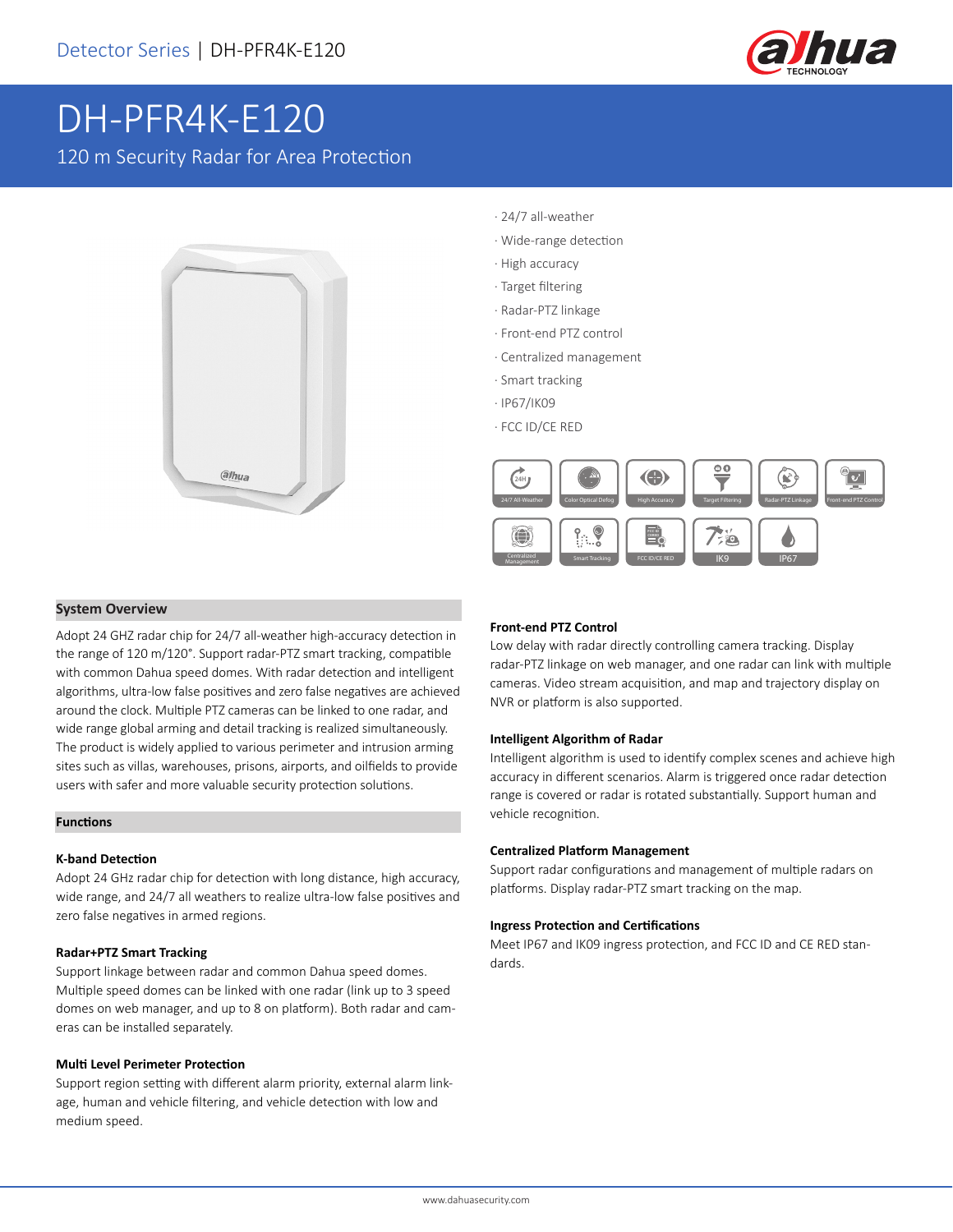## Detector Series | DH-PFR4K-E120

#### **Technical Specification**

#### Performance

| Max. Target Number           | 64                                                                                                                                                                |  |
|------------------------------|-------------------------------------------------------------------------------------------------------------------------------------------------------------------|--|
| Detection Distance           | Human: 120.0 m (393.70 ft)<br>Vehicle: 150.0 m (492.13 ft)                                                                                                        |  |
| Detection Angle              | Horizontal: 120°<br>Vertical: 26°                                                                                                                                 |  |
| Max. Detection Speed         | 40 km/h, continuous trajectory                                                                                                                                    |  |
| Min. Detection Speed         | 0.6km/h, continuous trajectory                                                                                                                                    |  |
| Distance Accuracy            | $± 1.5$ m ( $± 4.92$ ft)                                                                                                                                          |  |
| Angle Accuracy               | $+1^{\circ}$                                                                                                                                                      |  |
| Max. Area Number             | 10                                                                                                                                                                |  |
| Modulation Type              | <b>FMCW</b>                                                                                                                                                       |  |
| Scan Frequency               | 10 Hz                                                                                                                                                             |  |
| <b>Operating Frequency</b>   | 24 GHz                                                                                                                                                            |  |
| <b>Transmission Power</b>    | <20dBm (100mW)                                                                                                                                                    |  |
| <b>Detection Target Type</b> | Human and vehicle                                                                                                                                                 |  |
| Function                     |                                                                                                                                                                   |  |
| Radar+PTZ Smart Tracking     | Supported on web manager                                                                                                                                          |  |
| <b>Track Mode</b>            | Tour, distance priority, and time priority                                                                                                                        |  |
| <b>Region Setting</b>        | Alarm area, pre-warning area, and shield area                                                                                                                     |  |
| <b>Environment Mode</b>      | General, shrub, and capacious                                                                                                                                     |  |
| <b>Target Filtering</b>      | Human and vehicle filtering                                                                                                                                       |  |
| <b>Channel Selections</b>    | Yes                                                                                                                                                               |  |
| Record Mode                  | Manual record, scheduled record, and alarm record<br>Record priority: Manual>Alarm>Scheduled                                                                      |  |
| Restore Default Settings     | Restore default settings with one click                                                                                                                           |  |
| Security Mode                | Authorized user name and password, MAC address<br>binding, HTTPS encryption, IEEE 802.1x, and network<br>access control                                           |  |
| Power Output                 | Support 12 V DC power output with maximum<br>165mA current and 12 V voltage                                                                                       |  |
| Map Encoding                 | Yes                                                                                                                                                               |  |
| <b>Network</b>               |                                                                                                                                                                   |  |
| Ethernet                     | RJ-45 (10Base-T/100Base-TX)                                                                                                                                       |  |
| Protocol                     | IPv4/IPv6, HTTP, HTTPS, SSL, TCP/IP, UDP, UPnP,<br>ICMP, IGMP, SNMP, RTSP, RTP, SMTP, NTP, DHCP,<br>DNS, PPPOE, DDNS, FTP, IP Filter, QoS, Bonjour, and<br>802.1x |  |
| Interoperability             | ONVIF Profile S&G, CGI                                                                                                                                            |  |
| User/Host                    | 19                                                                                                                                                                |  |
| Storage                      | NAS; local PC; micro SD card (256 G)                                                                                                                              |  |
| Browser                      | IE: Versions later than IE7<br>Google: Versions earlier than Chrome45<br>Firefox: Versions earlier than Firefox46                                                 |  |

| Port                         |                                                                                                                                                                                                                         |  |
|------------------------------|-------------------------------------------------------------------------------------------------------------------------------------------------------------------------------------------------------------------------|--|
| Alarm Input                  | 1 channel (support 5V DC potential and 5mA current)                                                                                                                                                                     |  |
| Alarm Output                 | 4 channels (wet contact; support max 12V<br>DC potential and max 300mA current)<br>1 channel (dry contact; support max 30V DC potential<br>and max 2A current, and max 250V AC potential and<br>max 2A current)         |  |
| Alarm Linkage                | Snapshots, radar-PTZ linkage, SD card record, alarm<br>triggering output, and email sending                                                                                                                             |  |
| Alarm Fvent                  | Radar alarm, scene changing, no SD card, SD<br>card capacity warning, SD card error, network<br>disconnection, IP conflict, full disk, and illegal access                                                               |  |
| SD Card                      | Yes                                                                                                                                                                                                                     |  |
| Indicator Light              | Network connection: Yellow<br>Running status: Red/Green<br>Power: Green                                                                                                                                                 |  |
| Power                        |                                                                                                                                                                                                                         |  |
| Power Supply                 | DC 12V (±30%), AC 24V (±30%), PoE (802.3at)                                                                                                                                                                             |  |
| Power Consumption            | Basic: 12W<br>Max.: 14W                                                                                                                                                                                                 |  |
| Environment                  |                                                                                                                                                                                                                         |  |
| <b>Operating Temperature</b> | $-40^{\circ}$ C to +70°C (-40°F to +158°F)                                                                                                                                                                              |  |
| <b>Operating Humidity</b>    | ≤95% (RH)                                                                                                                                                                                                               |  |
| Storage Temperature          | $-40^{\circ}$ C to +80 $^{\circ}$ C (-40 $^{\circ}$ F to +176 $^{\circ}$ F)                                                                                                                                             |  |
| Storage Humidity             | ≤95% (RH)                                                                                                                                                                                                               |  |
| Ingress Protection           | IP67/IK09                                                                                                                                                                                                               |  |
| <b>ESD</b>                   | Contact discharge: 6k<br>Air discharge: 8k                                                                                                                                                                              |  |
| Surge Protection Grade       | Common mode: ± 6kV<br>Differential Mode: ± 2kV                                                                                                                                                                          |  |
| Structure                    |                                                                                                                                                                                                                         |  |
| Color                        | White                                                                                                                                                                                                                   |  |
| Casing                       | ADC12+PC                                                                                                                                                                                                                |  |
| <b>Product Dimensions</b>    | $204.9 \times 157.9 \times 67.1$ mm (8.07" × 6.22" × 2.64")                                                                                                                                                             |  |
| Packaging Dimensions         | $256.0 \times 208.0 \times 171.0$ mm (10.08"× 8.19" × 6.73")                                                                                                                                                            |  |
| Net Weight                   | 1.7 kg (2.20 lb)                                                                                                                                                                                                        |  |
| Gross Weight                 | 2.2 kg (4.85 lb)                                                                                                                                                                                                        |  |
| Installation Method          | Wall-mounted, ceiling-mounted, pole-mounted                                                                                                                                                                             |  |
| Installation Height          | 3.0 m to 5.0 m (3.0 m recommended) (9.84 ft to<br>16.40 ft) (9.84 ft recommended)                                                                                                                                       |  |
| Installation Position        | Separate or integrated installation                                                                                                                                                                                     |  |
| Certification                |                                                                                                                                                                                                                         |  |
| Certifications               | CE:EN 50385; EN 55032; EN 55024; EN 55035; EN<br>50130-4; ETSI EN 301 489-1; ETSI EN 301 489-3; EN<br>60950-1<br>CE RED: EN 300440<br>FCC: FCC Part 15 Subpart B: 2018; ANSI C63.4: 2014<br>FCC ID: FCC 47 CFR Part 15C |  |